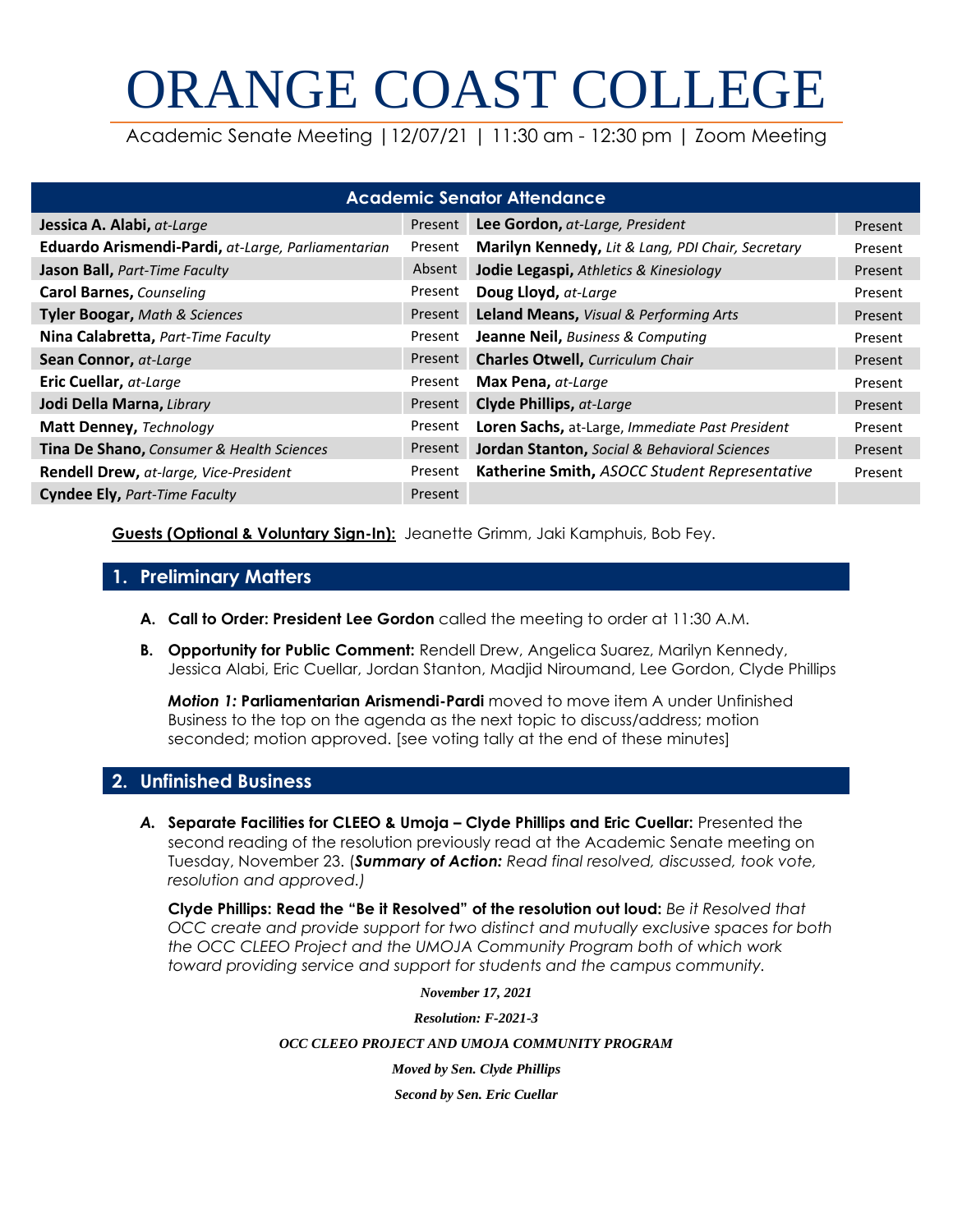*Whereas OCC CLEEO Project and UMOJA Community are designed to serve the specific needs of two distinct populations, Chicana/o/x and Latina/o/x and African American students;*

*Whereas the OCC CLEEO Project vision has a commitment to promote Chicana/o/x and Latina/o/x access and success in higher education in equitable and culturally supportive environment;*

*Whereas the OCC CLEEO Project mission is focused on developing an educational pathway for college* students with an emphasis on the successful development of life skills and the attainment of associate and *baccalaureate degrees and beyond toward a postgraduate (PhD) and professional education (MBA, JD, MD, DDS, DVM) in addition specialization in STEMM and future teacher preparation, and honors curriculum;*

*Whereas the OCC CLEEO Project provides cross-cultural competency, learning opportunities, and experiences for the campus community;*

*Whereas the UMOJA Community Program is a state-wide mandated program with the vision dedicated to enhancing the cultural and educational experiences of African American students from the perspective of the African Diaspora, that is, acknowledgement of the displacement of African American students in higher education which still continues to exist to this day;*

*Whereas the UMOJA Community Program believes that when the voices and histories of students of color are deliberately and intentionally recognized the opportunity of self-efficacy emerges and a foundation is formed for academic success;*

*Whereas the UMOJA Community Program actively serves and promotes student success through ethic of love and a curriculum and pedagogy responsive to the legacy of African and African American Diaspora leading to academic excellence in all fields of study;*

Be it Resolved that OCC create and provide support for two distinct and mutually exclusive spaces for both *the OCC CLEEO Project and the UMOJA Community Program both of which work toward providing service and support for students and the campus community.*

**Senator Stanton:** Stated that colleges throughout California colleges have designated spaces for Umoja. It is important that those spaces are created for both Umoja and CLEEO. Due to COVID, resources for technology are important. It would be great if Umoja and CLEEO had access to computers and internet in those designated spaces.

**Vice-President Drew:** Is glad that the resolution came to the Senate. It is a step forward in putting money and resources where needed. The institution has a commitment to Umoja.

**Senator Barnes:** Asked exactly what is needed to grow the program, as these are essential for the college.

**Senator Phillips:** Restated that Umoja and CLEEO are looking to have a designated space for each. Many colleges throughout the State have spaces for them. It makes students feel like they belong and can be safe. The program is to help students achieve their goals and aspirations though various resources.

**Senator Cuellar**: These programs help in regards to affirming a solid sense of community stewardship and building community relations. Having a space would be emblematic of being inclusive and receptive to the communities while servicing them. It is also an opportunity to grow in regards to developing an educational pipeline. One aspect of that is having a space to continue academic research that would be of interest to the students, staff, and faculty that is specifically focused on culture and values that are held by the Umoja and CLEEO Project and the communities they serve. It is also for the benefit of the entire community service. It is preparing students in regards to completing their certificate associate degrees, but also transferring on for their bachelor's degree and beyond to post grade or professional school. They are looking for space where students feel that their research or their ideas and interest can be developed in fashion to continue to build their academic growth and success. It is also important to have the technology and support staff available to support students in succeeding.

**Senator Alabi:** Reminded the Senate of the times that Darla Cooper discussed the Student Success Factors. They are directed, focus, nurtured, engaged, connected, and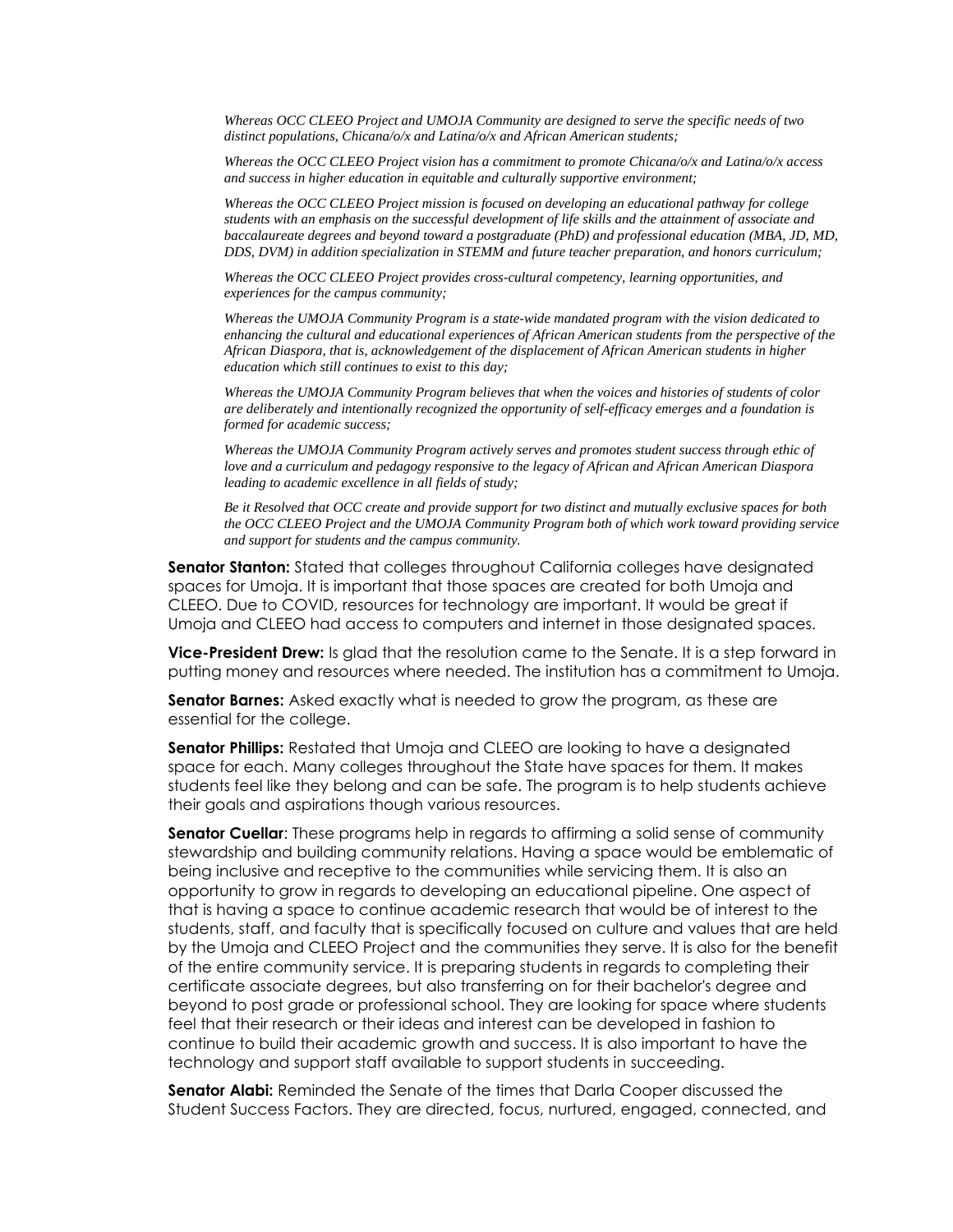valued. What research shows is that students who congregate, particularly students of color who congregate, they feel nurtured, engaged, and connected. The space needs to be a space like Equity has, like Guardian Scholars have, like CARE students have, so that they can feel nurtured, engaged, and connected. They will be able to see one another, interact with one another, and interact with the coordinators and students who are like themselves. It is known that when students who are in affinity groups, meaning groups who are alike, and who feel affirmed and feel like they are not alone on the campus, tend to succeed because they do not feel alone. Then, they can share stories and share experiences and know that there is a place to come back to when they have negative experiences. That is the reason the college needs spaces like this. That is why Guardian Scholars succeeds. This is why single mothers and single parents succeed in a CARE office. This is why students are doing well in an Equity office and at EOPS offices. That is why those offices do well, so not just an office for the coordinator, but an office with space where students can congregate.

**Parliamentarian Arismendi-Pardi:** Encouraged the Senate, as leaders, to support the resolution not just by words by in action by voting "yes."

*Motion 2:* **Senator Phillips** moved to approve the OCC CLEEO Project and Umoja Community Program Resolution; seconded by Senator Cuellar; motion approved. [see voting tally at end of these minutes]

*Motion 3:* **Senator Kennedy** moved to move item B, Covid and Teaching, under Unfinished Business, up to the next item on the agenda to discuss/address; motion seconded; motion approved. [see voting tally at end of these minutes]

### **3. New Business**

**B. COVID & Teaching – Marilyn Kennedy & Eduardo Jesús Arismendi-Pardi:** Senators Kennedy and Arismendi-Pardi both read the *Orange Coast College Academic Senate COVID, Modalities, Student-Centered Teaching, and Faculty Respect and Choice*  Resolution aloud alternating paragraphs. (**Summary of Action:** First reading of resolution, discussion, motion to move to next meeting to allow for constituency input.)

**Senator Kennedy:** Acknowledged that this was written based on input and feedback from across the campus, her division, town hall documents, Eduardo Arismendi-Pardi, and part-timers.

**Senator Arismendi-Pardi:** Acknowledged Senator Ely for her contributions to the resolution. This is the first reading of the resolution. It was displayed on the screen, and it reads as follows: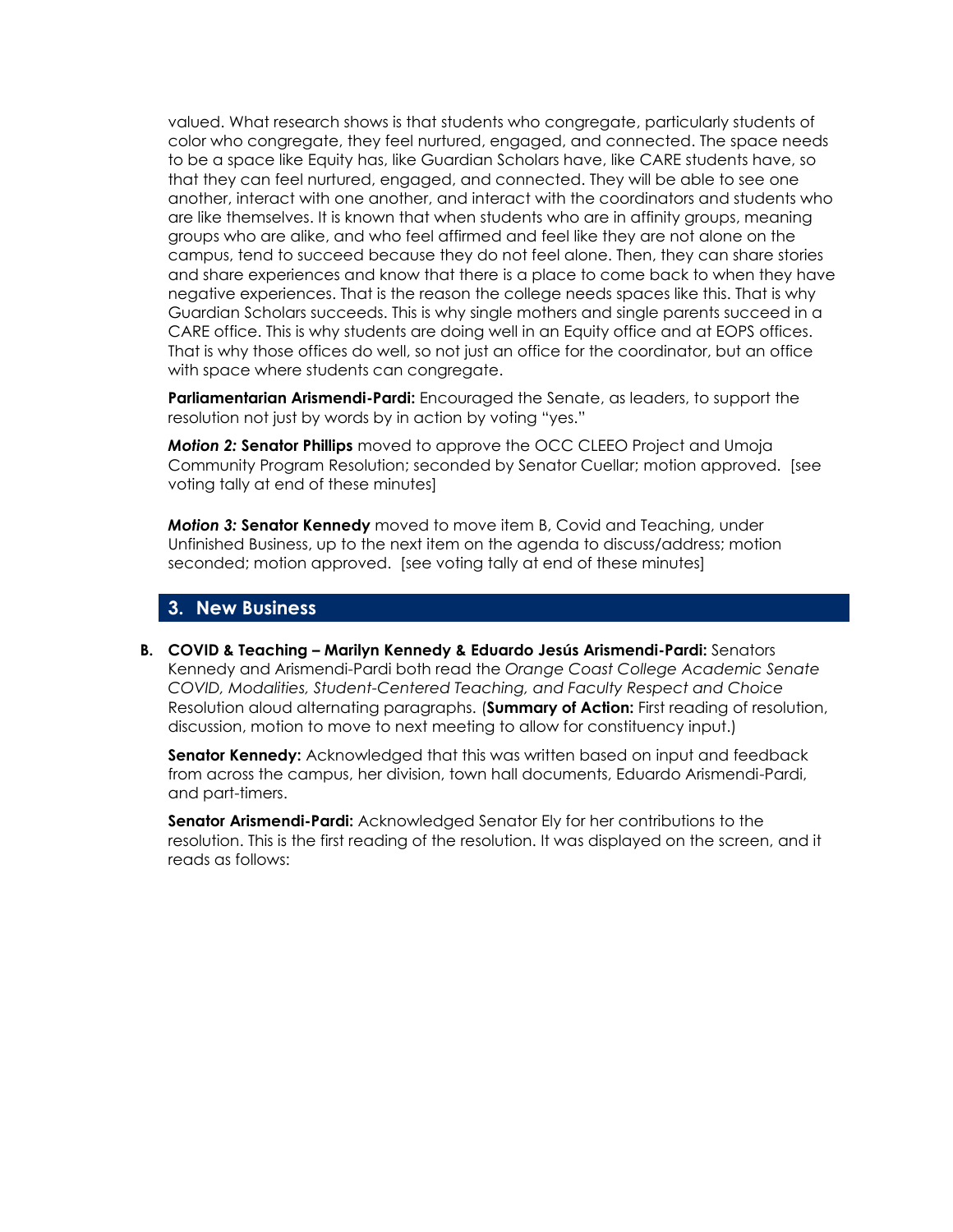| 1                                 | <b>Orange Coast College Academic Senate (Revised)</b>                                                                                                                                                                                                                                                                                                                                                                                                                                                                       |
|-----------------------------------|-----------------------------------------------------------------------------------------------------------------------------------------------------------------------------------------------------------------------------------------------------------------------------------------------------------------------------------------------------------------------------------------------------------------------------------------------------------------------------------------------------------------------------|
| $\overline{c}$                    | COVID, Modalities, Teaching Students, Student-Centered Teaching,                                                                                                                                                                                                                                                                                                                                                                                                                                                            |
| 3                                 | and Faculty Respect and Choice Resolution                                                                                                                                                                                                                                                                                                                                                                                                                                                                                   |
| $\overline{4}$                    | Moved by AS Secretary Prof. Marilyn Kennedy                                                                                                                                                                                                                                                                                                                                                                                                                                                                                 |
| 5                                 | Seconded by AS Parliamentarian Dr. Eduardo Jesús Arismendi-Pardi                                                                                                                                                                                                                                                                                                                                                                                                                                                            |
| $\frac{6}{7}$                     | Whereas, Issues related to COVID and teaching intersect two purviews: (1) Union (safety, modalities, hours of work, time                                                                                                                                                                                                                                                                                                                                                                                                    |
| $\bf 8$                           | on campus) and (2) Senate (curriculum, modalities, standards and policies regarding student success, and educational                                                                                                                                                                                                                                                                                                                                                                                                        |
| 9                                 | program development);*                                                                                                                                                                                                                                                                                                                                                                                                                                                                                                      |
| 10                                | Whereas, Contract language and scheduling policies were written mostly pre-COVID;                                                                                                                                                                                                                                                                                                                                                                                                                                           |
| 11                                | Whereas, District COVID on-campus protocols have demanded additional work duties from faculty to ensure classroom                                                                                                                                                                                                                                                                                                                                                                                                           |
| 12                                | COVID compliance, ascertain student health/status, assure classroom safety, and monitor classroom security, yet faculty                                                                                                                                                                                                                                                                                                                                                                                                     |
| 13                                | are neither professional health workers nor law enforcement officers;                                                                                                                                                                                                                                                                                                                                                                                                                                                       |
| 14                                | Whereas, Other campuses prioritize COVID safety protocols and academic excellence, offering teaching flexibility and                                                                                                                                                                                                                                                                                                                                                                                                        |
| 15                                | safety to their faculty and allowing faculty choice in both the modality of teaching and their level of COVID safety or need                                                                                                                                                                                                                                                                                                                                                                                                |
| 16                                | as per campus presence;                                                                                                                                                                                                                                                                                                                                                                                                                                                                                                     |
| 17                                | Whereas, Students are choosing work over college, with California community colleges suffering from a 10.6% to 14.8%                                                                                                                                                                                                                                                                                                                                                                                                        |
| 18                                | loss in students (Los Angeles Times, 11/18/2021, Inside Higher Ed, 11-8-2021, respectively), higher than the CSUs or                                                                                                                                                                                                                                                                                                                                                                                                        |
| 19                                | UCs who have stricter COVID protocols and mandates;                                                                                                                                                                                                                                                                                                                                                                                                                                                                         |
| 20                                | Whereas, Students deserve more choices as they prioritize work, family, and educational obligations;                                                                                                                                                                                                                                                                                                                                                                                                                        |
| 21                                | Whereas, In our own District, CFE President Robert Schneiderman addressed these COVID safety and student flexibility                                                                                                                                                                                                                                                                                                                                                                                                        |
| 22                                | issues in his November 9th Academic Senate public comments on faculty purview:                                                                                                                                                                                                                                                                                                                                                                                                                                              |
| 23<br>$\frac{24}{25}$<br>25<br>27 | [The OCC schedule is a Back-to-the Future schedule that's a lot closer to a pre-pandemic schedule than<br>anyone anticipated. Currently, approximately 15% of the classes being offered are being offered either online or<br>live online at OCC compared to 30% of those classes at Golden West during the student registration<br>process, by far the most popular classes with the highest fill rates are these online or live online classesThe<br>faculty will want classes that are scheduled to meet students' needs |
| 28                                | Whereas, Faculty know their most successful teaching styles and modalities and are keenly aware of their students'                                                                                                                                                                                                                                                                                                                                                                                                          |
| 29                                | needs and successes: on-campus, Canvas, Zoom, or a hybrid of these;                                                                                                                                                                                                                                                                                                                                                                                                                                                         |
| 30                                | Whereas, Classes scheduled a year in advance lessen flexibility in both COVID safety issues and changing student                                                                                                                                                                                                                                                                                                                                                                                                            |
| 31                                | needs:                                                                                                                                                                                                                                                                                                                                                                                                                                                                                                                      |
| 32                                | Whereas, CFE Contract 12.13.b. states "Load for Full-Time Faculty Members shall be assigned first," but 12.13.j. adds                                                                                                                                                                                                                                                                                                                                                                                                       |
| 33                                | "Part-time faculty shall be given no less than two (2) weeks to provide their scheduling preferences which should include                                                                                                                                                                                                                                                                                                                                                                                                   |
| 34                                | day and time of availability, course preferences, specialized expertise and delivery mode."                                                                                                                                                                                                                                                                                                                                                                                                                                 |
| 35                                | Be It Resolved, That the District move into the 21 <sup>st</sup> century of teaching to ensure that all faculty are honored, respected,                                                                                                                                                                                                                                                                                                                                                                                     |
| 36                                | and have individual choice in their desired class teaching modalities and campus presence in the spirit of academic                                                                                                                                                                                                                                                                                                                                                                                                         |
| 37                                | freedom, and faculty purview, and student need, and that departmental choices be made honoring these;                                                                                                                                                                                                                                                                                                                                                                                                                       |
| 38                                | Be It Resolved. That the District move into the 21 <sup>et</sup> century of teaching to ensure that faculty have individual choice in                                                                                                                                                                                                                                                                                                                                                                                       |
| 39                                | their class teaching modalities and campus presence in the spirit of academic freedom and faculty purview.                                                                                                                                                                                                                                                                                                                                                                                                                  |
| 40                                | Be It Further Resolved, That class scheduling conducted/carried out much closer to the upcoming semester;                                                                                                                                                                                                                                                                                                                                                                                                                   |
| 41                                | Be It Further Resolved, That faculty have assurance that all COVID-related student mandates and testing protocols are                                                                                                                                                                                                                                                                                                                                                                                                       |
| 42                                | clear, consistent, strictly followed, and appropriately confirmed; that on-campus presence requirements be temporarily                                                                                                                                                                                                                                                                                                                                                                                                      |
| 43                                | lifted, and off-campus temporary Covid accommodations be extended during the this time of Covid;                                                                                                                                                                                                                                                                                                                                                                                                                            |
| 44                                | Be It Finally Resolved, That faculty are provided clear and consistent COVID inside-and outside-of-the classroom                                                                                                                                                                                                                                                                                                                                                                                                            |
| 45                                | quidelines and policies that release faculty from classroom health checking and determination, security responsibility and                                                                                                                                                                                                                                                                                                                                                                                                  |
| 46                                | accountability, and/or functioning in the capacity of law/policy enforcement officers.                                                                                                                                                                                                                                                                                                                                                                                                                                      |
| 47                                |                                                                                                                                                                                                                                                                                                                                                                                                                                                                                                                             |
| 48                                | *Union: Its purview is working conditions and compensation as per the EERA. This includes safety and job/duty assignments including teaching,<br>modality, hours of work, and "physical presence."                                                                                                                                                                                                                                                                                                                          |

**Senator Boogar:** Commented that many of his questions have been answered with the revised version of the previously shared document. He likes a lot of this resolution. It seems like this is a temporary thing, just during COVID, which was one of his questions. The second is about the first "be it resolved" which may have already been addressed with the new additions in red, but he was unclear about whether the resolve was trying to indicate that any individual faculty can request any modality. Modalities cannot be requested if they are not approved by the department as a whole. He wants to make sure that what is intended by that language. The last comment is based on the "Whereas" about the CSUs and UCs, that could be implying there are safety protocols and there are online classes, but Cal State Long Beach is not offering more online classes than OCC, and the UCs and CSUs do not have more online classes, but they have more students to pull from because they normally turn students away. He supports the resolution, but he would rather get feedback from his division before voting on it.

**Senator Arismendi-Pardi:** Stated that faculty purview in terms of the modality is an individual choice. He believes that the individual faculty member is in the right place to exercise his or her academic freedom to teach however that person wishes to teach,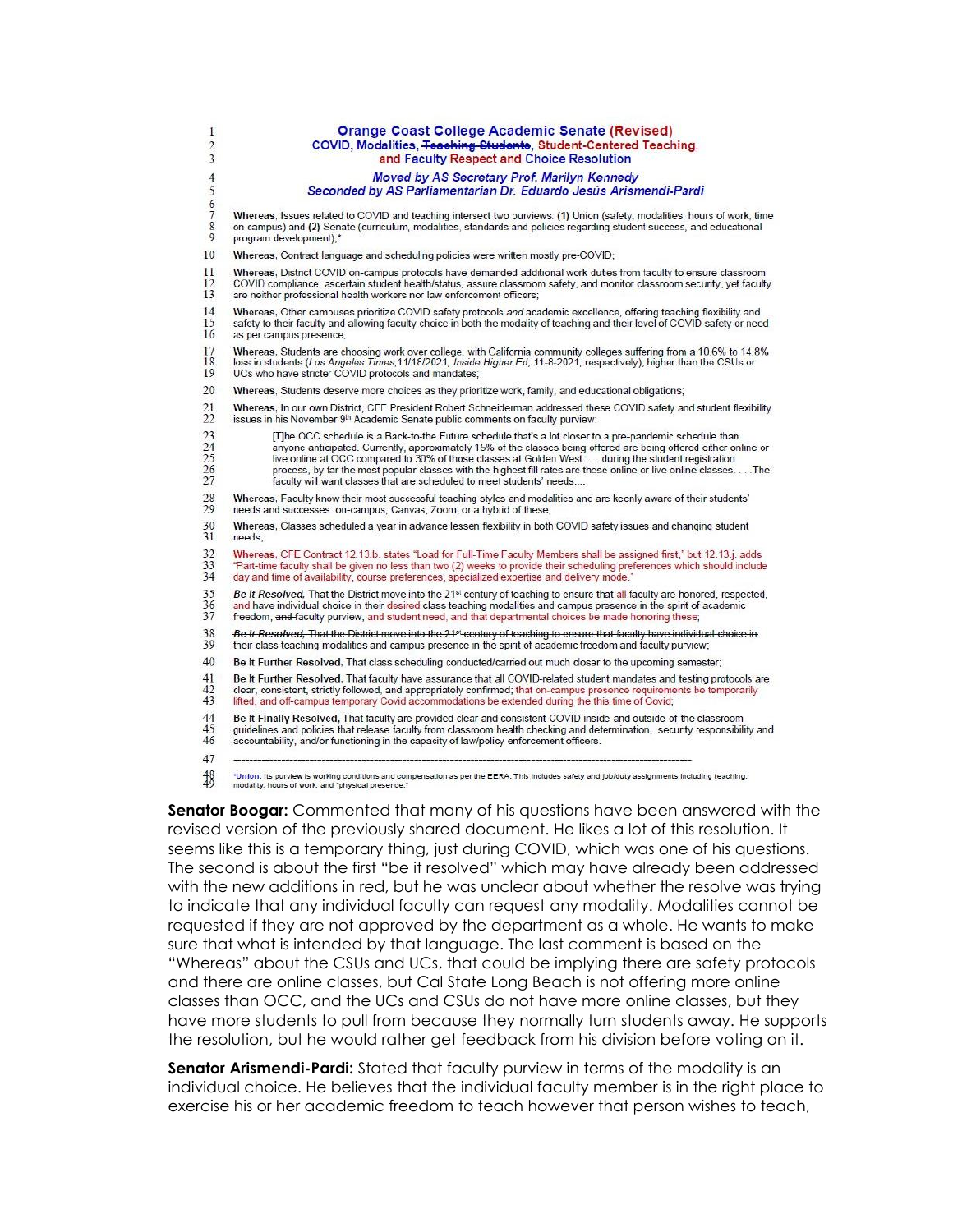regardless of whether or not a department endorses it or not. He believes that it is applicable to a person who may want to teach with a particular modality or approach and that is that person's academic freedom in search for the truth and finding what is the best way to deliver a curriculum.

**Senator Kennedy:** Thanked Senator Boogar and assured him that there was no assumption regarding the UCs and CSUs having more online classes and the section can be removed as it is not important it is included. As to the faculty individual request, a faculty member can only request a modality that has been approved by the department for a particular course. It has to be in the curriculum.

**Senator Lloyd:** Requested that the Senate allow a second reading to the resolution so senators can obtain feedback from their respective divisions.

*Motion 4:* **Senator Lloyd** moved to bring this resolution back to the next meeting so that departments and divisions have a chance to discuss this with their constituents and be represented in the Senate through them; motion seconded; motion approved. [see voting tally at the end of these minutes]

The motion will be deferred for the next meeting.

**President Gordon** advised the Senate that they need to decide if the next Senate meeting will be next week or the first week of the spring semester.

**Senator Kennedy:** Stated that the resolution was time sensitive.

*Motion 5:* **Senator Alabi** moved to have a meeting next week, Tuesday December 14, 2021, just to vote on the resolution; motion seconded; motion approved. [see voting tally at the end of these minutes]

**Senator Phillips [who is retiring]**: Ended the meeting by stating that he is very honored to have served on the Senate for the past several years, but it is time to begin another chapter in this journey called life. Thank you. The best gift in life that will last is touching others in a positive way and serving others in a positive way.

**President Gordon thanked Senator Phillips for all his years of service to the college**.

### **4. Consent Agenda**

No items listed under consent agenda.

#### **5. Adjournment of the Regular Meeting**

**President Gordon** adjourned the meeting at 12:31 p.m.

#### **6. Approval of the Minutes:** February 1, 2022

**MINUTES:** First draft written by Beatriz Rodriguez, Administrative Assistant to the Senates. Revision of first draft and Senate-approved drafts written by Senate Secretary, Marilyn Kennedy, who also distributes the final Senate-approved version to the Chancellor, Board of Trustees members and secretary, union presidents, GWC and Coastline Academic Senate presidents, OCC College President and faculty as per OCC Senate bylaws.